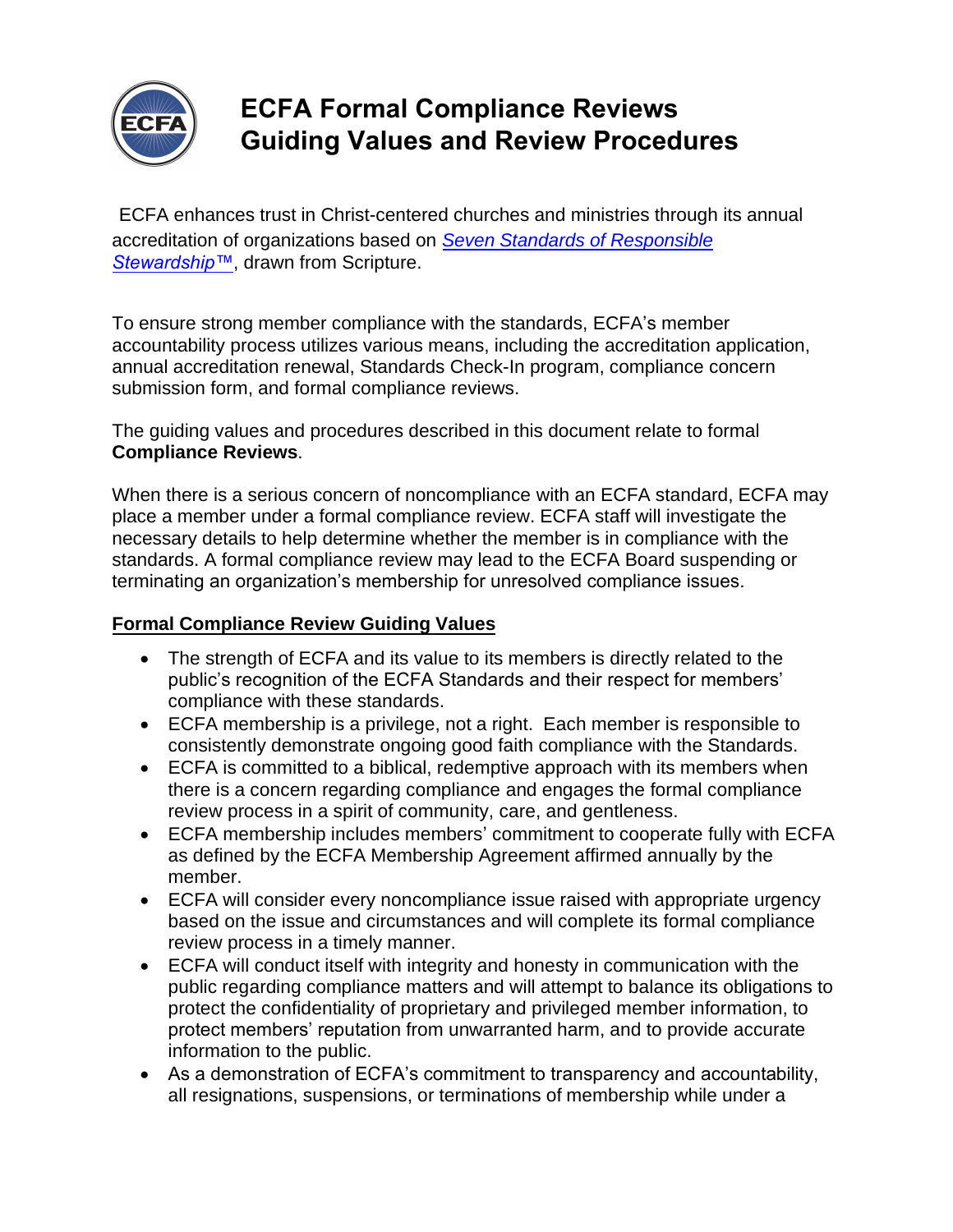formal compliance review will be posted on ECFA's website for 12 months after the change in membership status, in keeping with ECFA's Publication of Membership Status Policy.

## **Formal Compliance Review Procedures**

With these guiding values in mind, formal compliance reviews will generally be conducted as follows:

- 1. Preliminary Procedures:
	- a. A formal compliance review may be initiated by ECFA based on information obtained during its routine member accountability process which includes annual accreditation renewals, Standards Check-In program, member compliance concern-reporting, or information found in the public domain.
	- b. ECFA professional staff will conduct a preliminary inquiry, which will include an analysis of the information discovered or received to determine if there is sufficient concern of a possible serious violation of any ECFA Standard. This preliminary inquiry will include contacting the member to discuss the concern and requesting additional information, clarification, or documentation (as appropriate, in the public domain, from the concerned party, member, etc.) that will aid ECFA staff in determining if there is sufficient evidence of a possible serious Standards violation(s).
	- c. Preliminary procedures will conclude with the determination that either no standards concern exists, a non-serious standards concern exists that can be resolved without a formal compliance review, or a possible serious violation of a standard(s) exists that requires the initiation of a formal compliance review.
- 2. Formal Compliance Review Initiation Procedures:
	- a. Initiation of formal compliance review: After preliminary procedures are complete, the ECFA President may authorize the initiation of a formal compliance review of an accredited member when there is a possible serious standards violation(s) by the member.
	- b. Notice of review: If sufficient concern of possible serious Standards violation(s) exists, ECFA staff will notify the member in writing that a formal compliance review process is being initiated, which includes notice of the ECFA Publication of Membership Status Policy.
	- c. Request for information and/or documents: The notice of formal compliance review will include a request to provide specific information and/or documents relevant to the concerns raised in the formal compliance review.
	- d. Request for interviews: ECFA may request interviews with the top leader, board chair, and other members of the staff as necessary.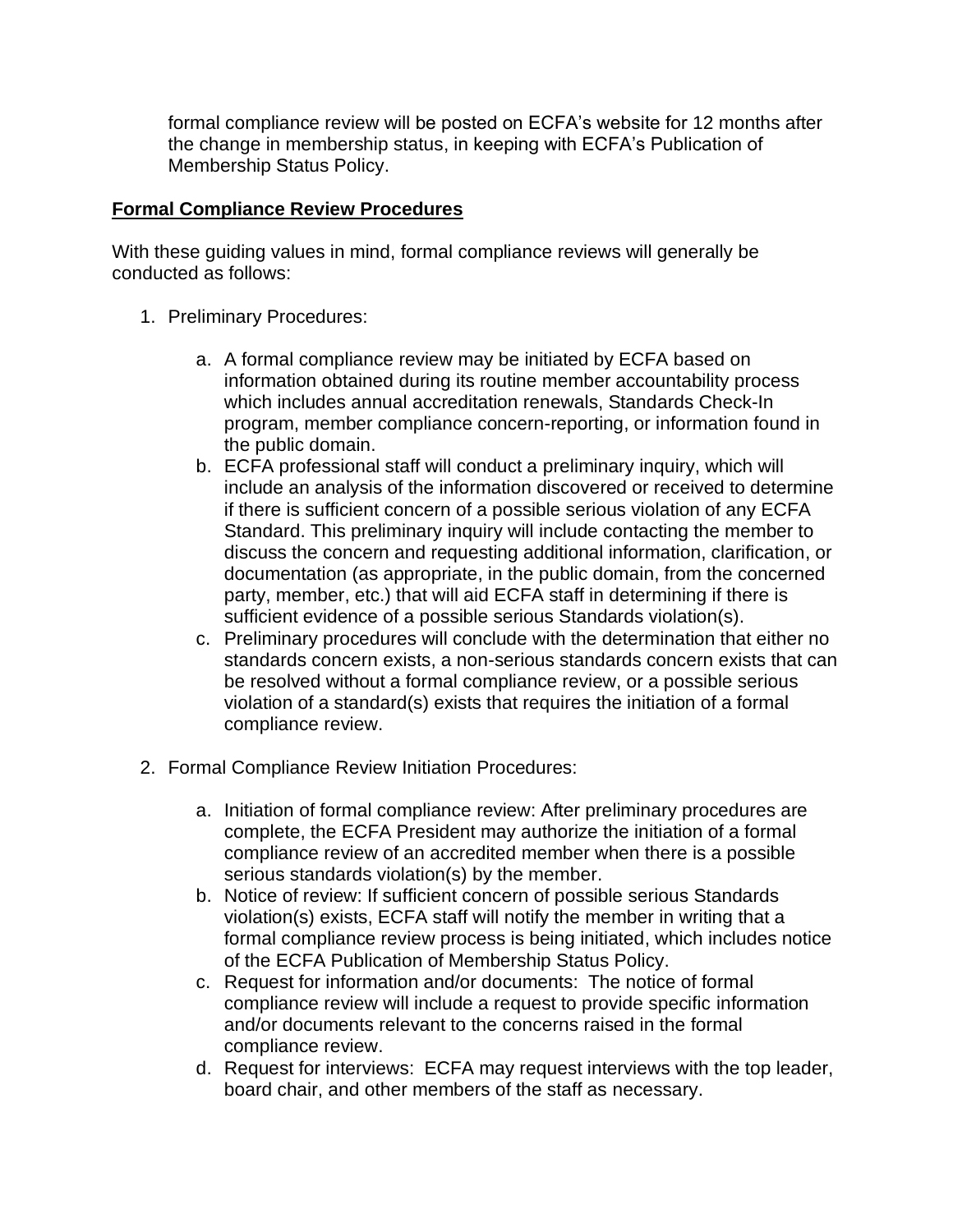- e. On-Site review: ECFA may request that the formal compliance review be conducted on-site at the member's location, if appropriate under the circumstances.
- 3. Duties of Parties:
	- a. Duties of member: The request for information and documents and interviews is an opportunity for the member to provide full and forthright disclosure of all pertinent facts, demonstrating the spirit of openness and trust that ECFA membership is based upon. The member under formal compliance review shall cooperate fully with ECFA during the review and shall provide in a timely manner all information requested by ECFA staff conducting the review. Failure to do so is a breach of the ECFA Membership Agreement and may result in termination of ECFA membership under the ECFA Bylaws, Section 2.3.
	- b. Duties of ECFA: ECFA staff will complete the gathering and review of information and documentation and interviews in a timely manner and ensure individuals involved in the review process are free from material conflicts of interest.
- 4. Results of Review:
	- a. ECFA staff will evaluate the information and documentation and interviews provided during the review to determine whether there is no violation or an apparent violation<sup>1</sup> of an ECFA Standard. This process may also involve the ECFA Standards Advisory Committee as well as the ECFA Board of Directors.
	- b. No violation: If ECFA professional staff, in coordination with the ECFA President, determine that the facts presented do not appear to represent a violation of any ECFA Standard, the formal compliance review will be closed, and the member organization and concerned party (if applicable) will be informed accordingly.
	- c. Apparent Violation: If ECFA staff, in coordination with the ECFA President, make appropriate findings concerning the facts and determine that an apparent violation of any ECFA Standard(s) exists, the ECFA President will determine if corrective active is appropriate to restore members' compliance with ECFA Standards or if a recommendation should be made to the Board of Directors for termination or suspension of membership.
- 5. Decision of the ECFA Board of Directors
	- a. Board Action: A decision to suspend the membership of any member of ECFA is conducted in accordance with the ECFA Bylaws, Section 3.4. A

<sup>&</sup>lt;sup>1</sup> A violation exists when the facts alleged are supported by documented, reliable, and compelling evidence and represent organizational structure, conduct, financial management and accountability, or fundraising activities, which are not in compliance with ECFA Standards.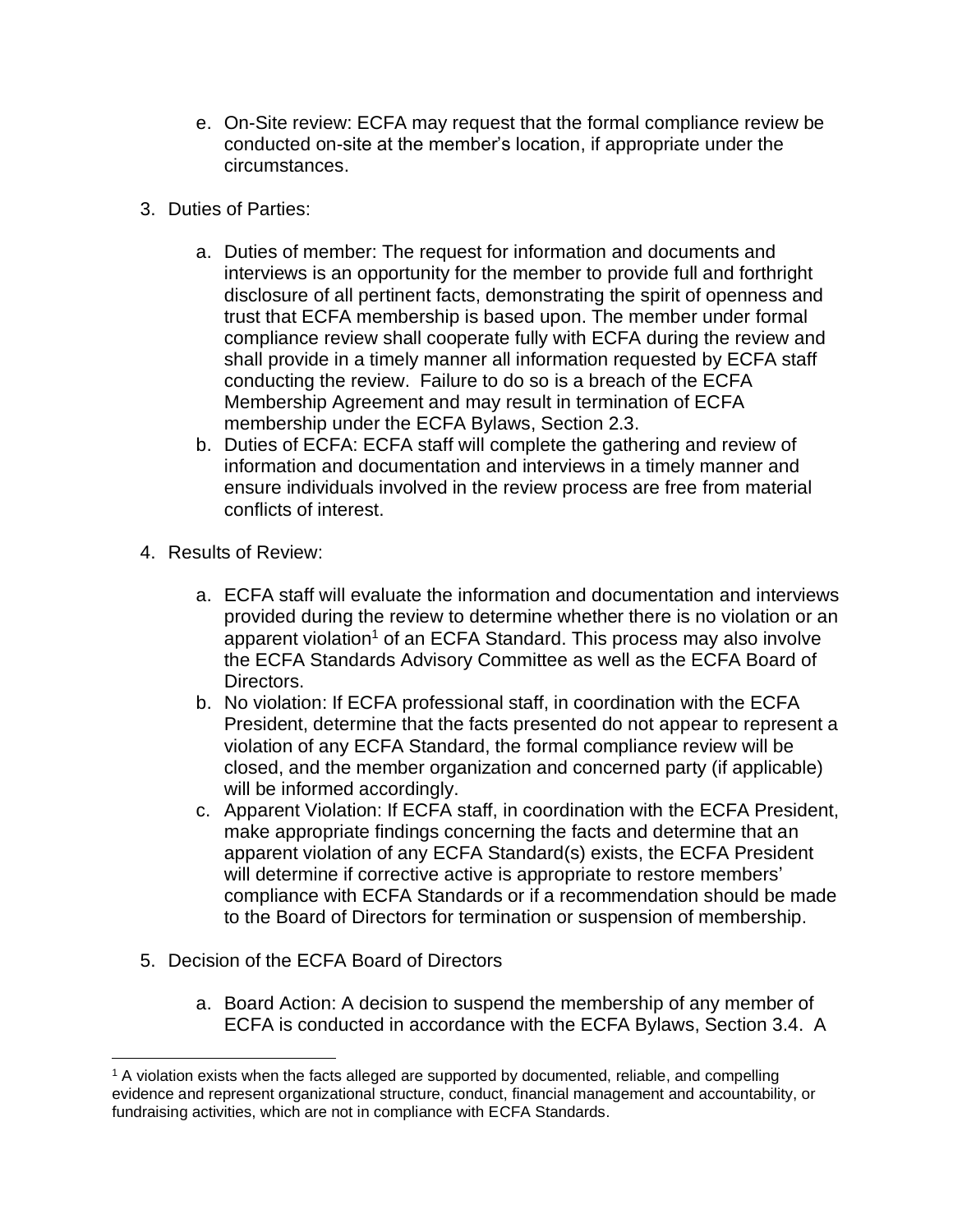decision to terminate the membership of any member of ECFA is conducted in accordance with the ECFA Bylaws, Section 3.5.

- b. Communication: The board's decision will be communicated to the member and state the basic nature of the concern that prompted the formal compliance review; a summary of the facts as found by ECFA staff; a determination of the Board of Directors concerning whether a violation of ECFA Standard(s) exists; the Board's decision regarding termination, suspension, corrective action to be taken, or continued membership by the member under review. If ECFA was made aware of the initial concern through the compliance concern reporting process, the board's decision will also be communicated to the individual(s) who raised concerns.
- c. Finality of Decision: The ECFA Board's decision is final. In the event of a membership termination, a re-application for membership will only be considered after a requisite waiting period, as defined in the ECFA Membership Agreement.
- 6. Confidentiality of Formal Compliance Review
	- a. Confidentiality of documents provided to ECFA by member organization: All information contained in documents collected during the formal compliance review shall be regarded, to the extent allowed by law, as confidential and shall not be disclosed to the public or anyone not directly involved in the formal compliance review. The determination of confidentiality is based on the content of the member's documents, which may reveal internal financial or proprietary information. General factual conclusions drawn from the documents or interviews during the formal compliance review are not regarded as confidential to the extent that they do not specifically disclose internal financial or proprietary information provided by the member under formal compliance review.
	- b. Confidentiality of formal compliance review proceedings: The ECFA board and staff shall regard all deliberations concerning a matter under formal compliance review as confidential. Accordingly, disclosure of any information relating to the matter under review to any third party, not a member of the ECFA board or staff shall be prohibited except as set forth below.
- 7. Public Disclosure
	- a. Public Disclosure during the formal compliance review: While a formal compliance review is pending, public disclosure shall be limited to a confirmation that ECFA is conducting a formal compliance review of the named member regarding certain identified ECFA Standards.
	- b. Public disclosure of ECFA decision: Upon completion of the review and final action by the Board of Directors, a public statement may be issued which will be limited to a statement of the basic, general, or summary facts found by ECFA, a statement as to whether such facts represented violations of certain identified ECFA Standards, and the final disposition of the matter.